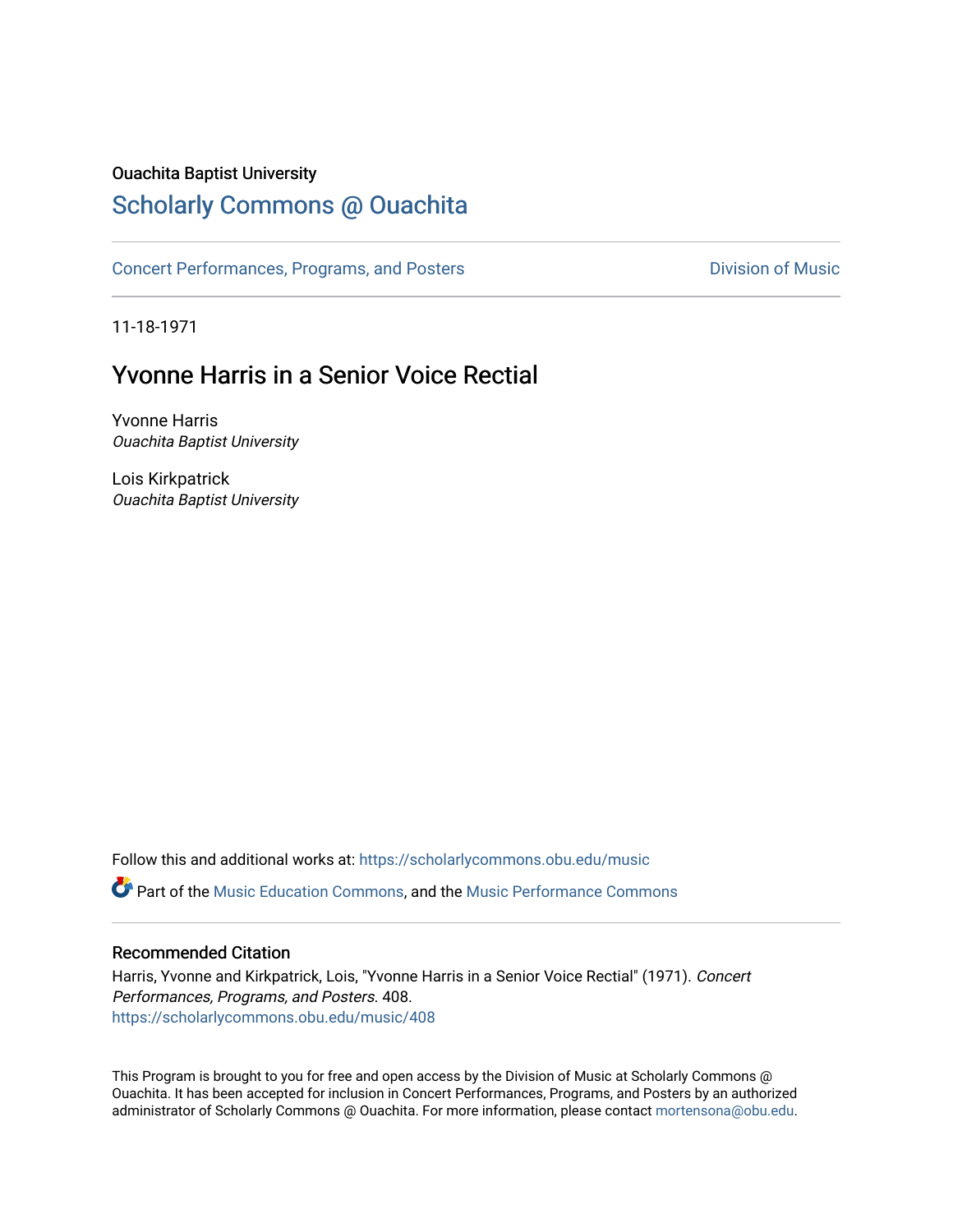# *OUA P--1-J/TA BAPTIST UNIVERSITY School of Music*

Presents

### *Yvonne Harris, Soprano*

assisted by *Lois Kirkpatrick> Pianist* 

in a

### *SENIOR RECITAL*

Mitchell Hall Auditorium 8:00 P.M.

Thursday, November 18, 1971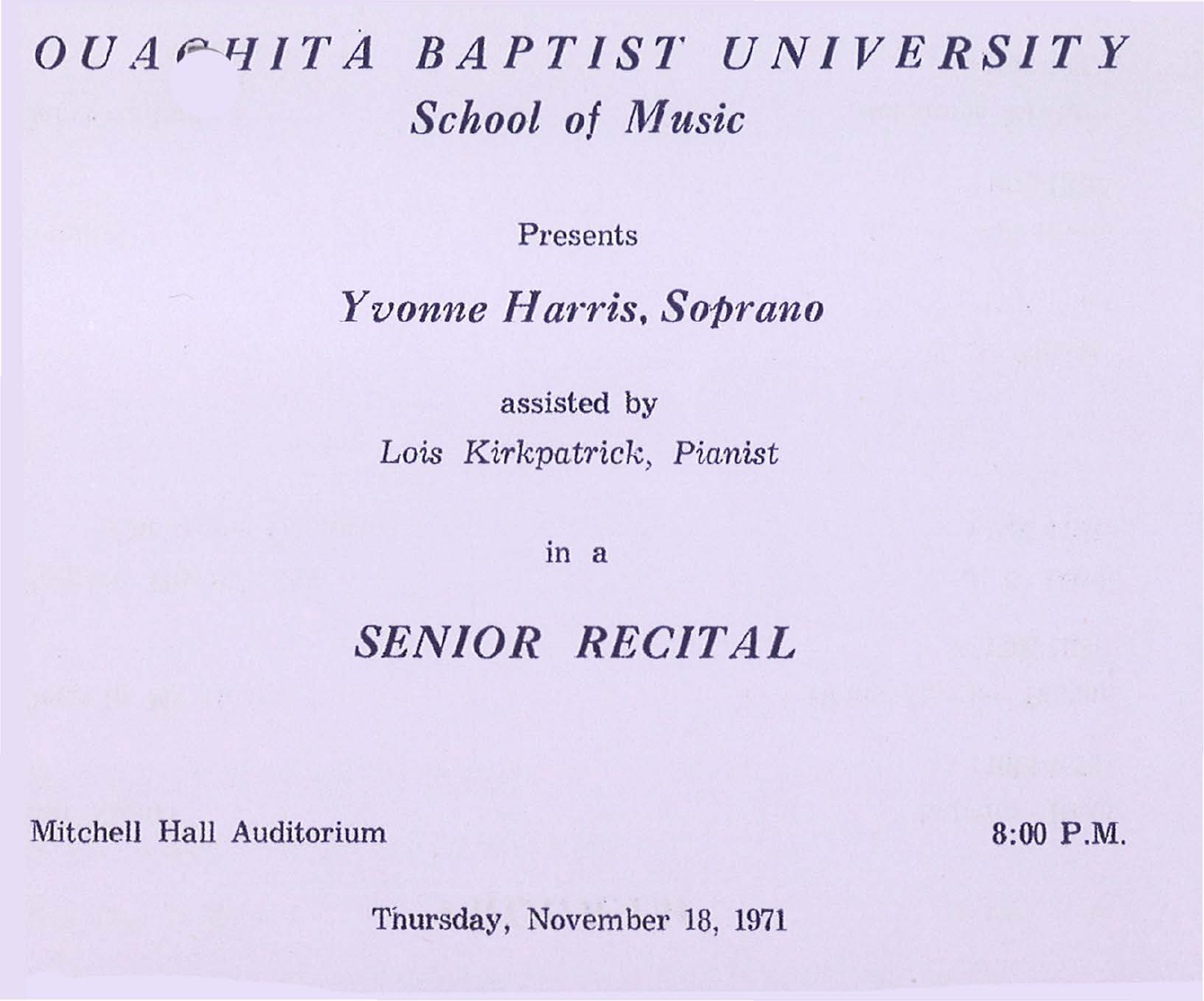### *PROGRAM*

Star Vicino

Deep In My Heart

Prepare Thyself, Zion (Christmas Oratorio)

"Non so piu cosa son"

Jemand

Der Fruhling

Le Marriagues Roses

"Je ne veux pas autre chose"

Le Charm

Quando M'en Vo Soletta (Musetta's Waltz Song)

I Am Rose

Such Beauty As Hurts To Behold 0 You Whom I Often And Silently Come This Day Is Mine

Salvator Rosa (1615-1673)

Henry Rowley Bishop ( 1786-1855)

> J. S. Bach (1685-1750)

W. A. Mozart (1756-1791)

Robert Schumann (1810.1856)

Johannes Brahms (1833-1897)

> Cesar Franck (1822-1890)

Ch. M. Widor ( 1845-1937)

Ernest Chausson (1855-1899)

Giacomo Puccini (1858-1924)

> Ned Rorem (1923-  $\lambda$

Harriet Ware